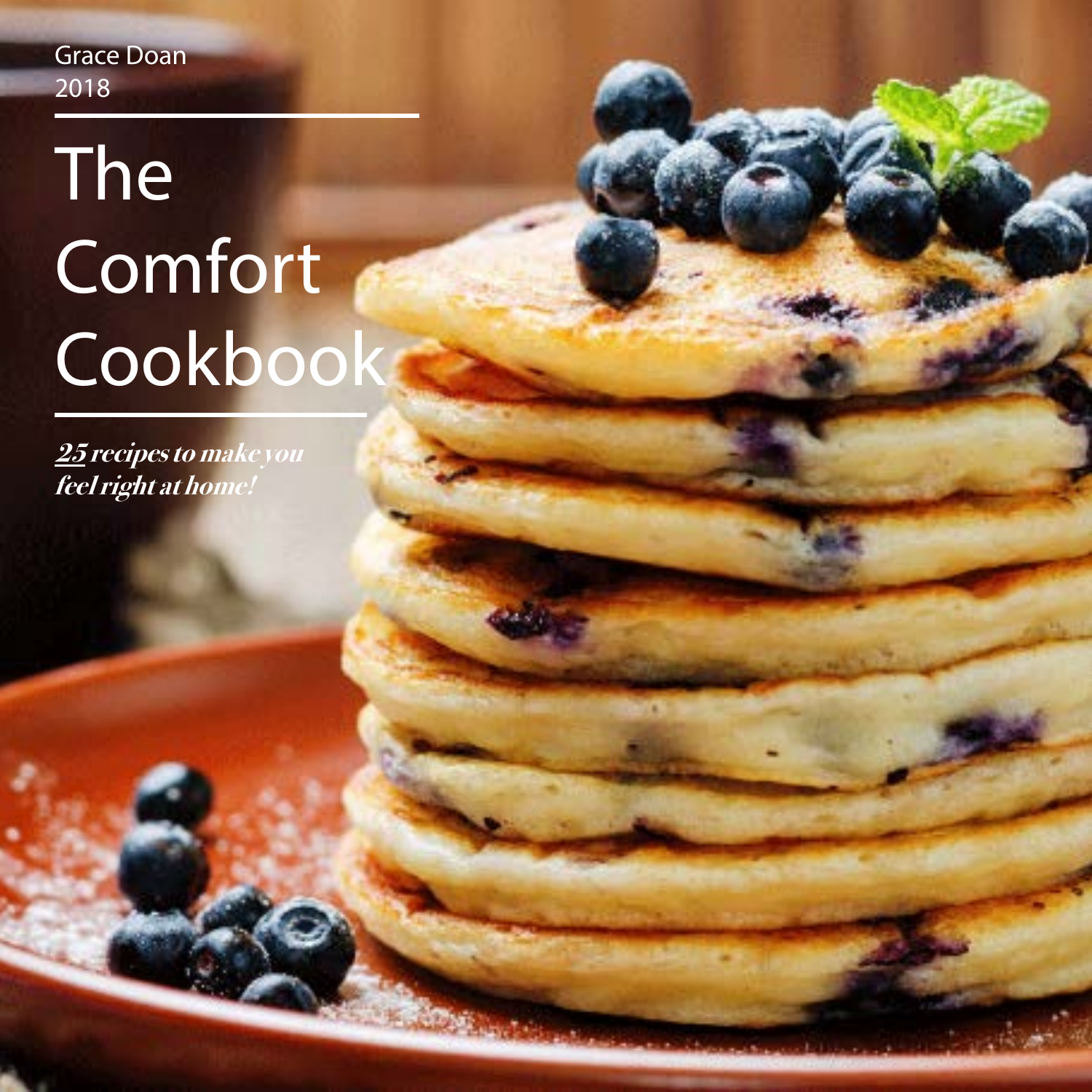## Ingredients

- 1 (16 ounce) package elbow macaroni 1/2 teaspoon salt 3/4 cup butter, softened - divided
- 
- 1 cup sour cream
- 
- 1 tablespoon cream cheese, softened 1 (8 ounce) package shredded sharp Cheddar cheese
- 1 egg yolk
- 2 tablespoons all-purpose flour
- 1/2 teaspoon salt
- 1/2 teaspoon ground cayenne pepper
- 1 cup milk
- 

- 
- 
- 1 (8 ounce) package shredded mild Cheddar cheese

## Prep 30m Cook 25 m

- Preheat oven to 375 degrees F (190 degrees C). Line a 9x13-inch bak-
	-
- Cookelbow macaroni in the boiling water, stirring occasionally until almost cooked through and firm to the bite, about 7 minutes.
- Sprinkle macaroni with 1/2 teaspoons altands tir 1/2 cup butter into
- Mix 1/4 cup butter, sour cream, cream cheese, sharp Cheddar cheese, and egg yolk to gether in a bowl. Stirflour, 1/2 teaspoons alt, cay enne
- Spread 1/4 cup sour cream sauce over bottom of prepared baking dish. Stirremaining sour cream sauce into macaroni. Pour macaroni into baking dish atop sauce layer; sprinkle mild Cheddar cheese over the
- Bake in the preheated oven until heated through and cheese topping



ing dish with parchment paper. Bring a large pot of water to a boil. Drain and transfer to a large bowl. the pasta.

pepper, and milk into the sour cream mixture. casserole.

has melted, about 15 minutes.

## Ingredients

- 1 teaspoon sesame oil
- 1 skinless boneless chicken breast half
- 1/4 cup barbecue sause
- 1 pizza crust
- 1 cup mozzarella cheese
- 1/3 cup thinly sliced red onion
- 2 tablespoon chopped fresh cilantro

## BBQ Chicken Pizza

## Prep 15m Cook 35 m

Heat the sesame oil in a skillet over medium heat. Place the chicken breast in the skillet, and top with 1 tablespoon barbeque sauce. Cook 10 minutes, turn, and top with 1 tablespoon barbeque sauce. Continue cooking 10 minutes, until juices run clear. Cool slightly, and cut into chunks. Preheat oven to 425 degrees F (220 degrees C). In a small bowl, mix the remaining barbeque sauce and marinara sauce. Spread evenly over the pizza crust. Sprinkle with mozzarella cheese. Arrange cooked chicken chunks and red onion slices over the top. Bake 15 minutes in the preheated oven, or until cheese is melted and bubbly. Remove from heat, sprinkle with cilantro, and let sit 10 minutes before slicing.



## Mac N' Cheese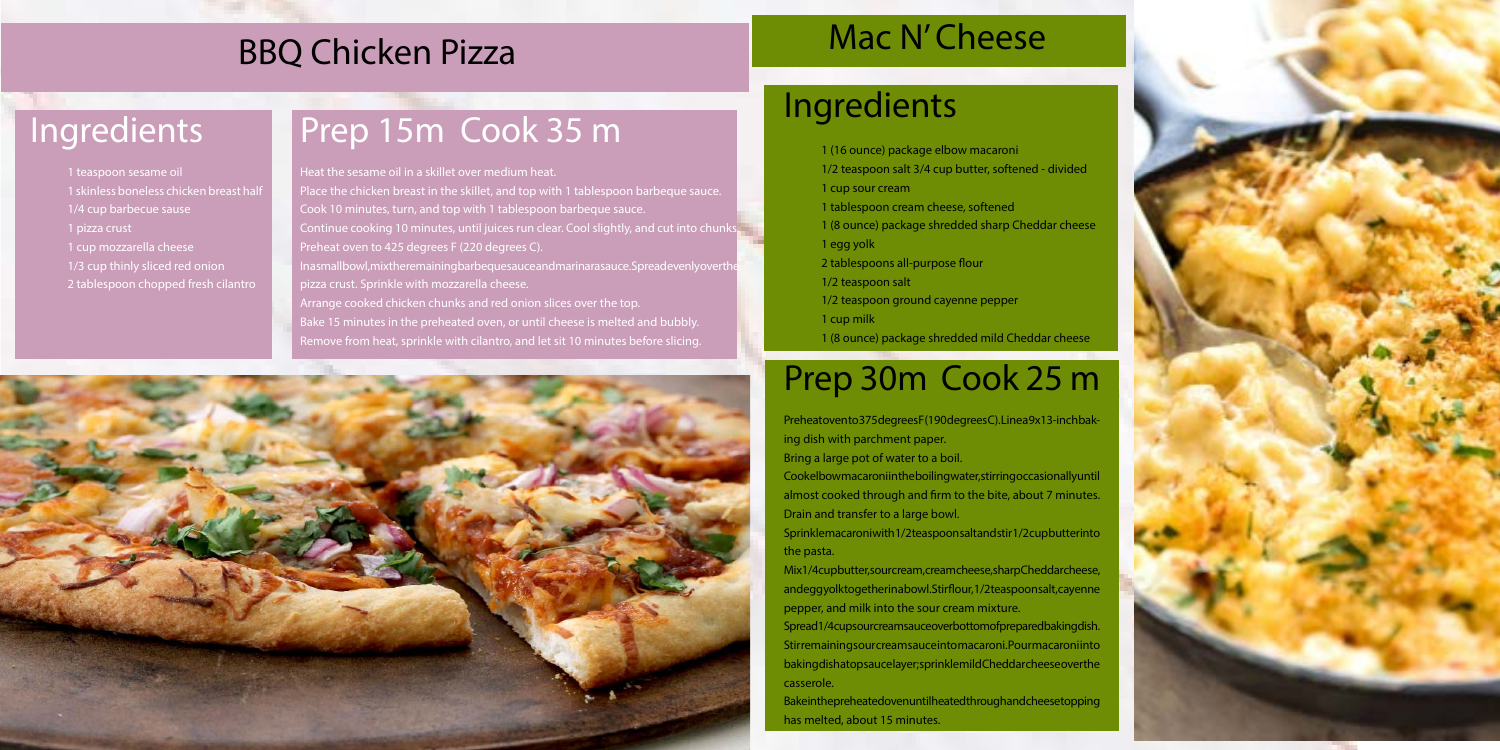### Pork Fried Rice

Melt butter in a large non-stick skillet over medium heat. Cookand stir pork, carrot, broccoli, peas, and green onion in melted butter until pork is cooked through, 7 to 10 minutes. Remove por kmixture to a bowl and return skillet to medium heat. Scramble egg in the skillet until completely set. Return the pork mixture to the skillet. Stirrice, peas, soy sauce, garlic powder, and ground ginger into the pork mixture; cook and stir until heated through, 7 to 10 minutes.



Bring a large pot of lightly salted water to a boil. Add egg noodles and oil, and boil for 8 minutes, or until tender. Drain, and rinse under cool running water.

### Ingredients

1 tablespoon butter

In a large sauce pan or Dutch oven, combine broth, salt, and poultry seasoning. Bring to a boil. Stir in celery and onion. Reduce heat, cover, and simmer 15 minutes.

- 1 (6 ounce) boneless pork loin chop, cut into small pieces
- 1/4 cup chopped carrot
- 1/4 cup chopped broccoli
- 1 green onion, chopped 1 egg, beaten

In a small bowl, mix cornstarch and water to gether until cornstarch is completely dissolved. Gradually add to soup, stirring constantly. Stirinnoodles and chicken, and heat through.

 1 cup cold cooked rice 1/4 cup frozen peas 1 1/2 tablespoons soy sauce 1/8 teaspoon garlic powder

1/8 teaspoon ground ginger

### Prep 15m Cook 15 m

### Chicken Noodle Soup

## Prep 20m Cook 25 m



### Ingredients

2 1/2 cups wide egg noodles 1 teaspoon vegetable oil 12 cups chicken broth 1 1/2 tablespoons salt 1 teaspoon poultry seasoning 1 cup chopped celery cups diced, cooked chicken meat

1 cup chopped onion 1/3 cup cornstarch 1/4 cup water 3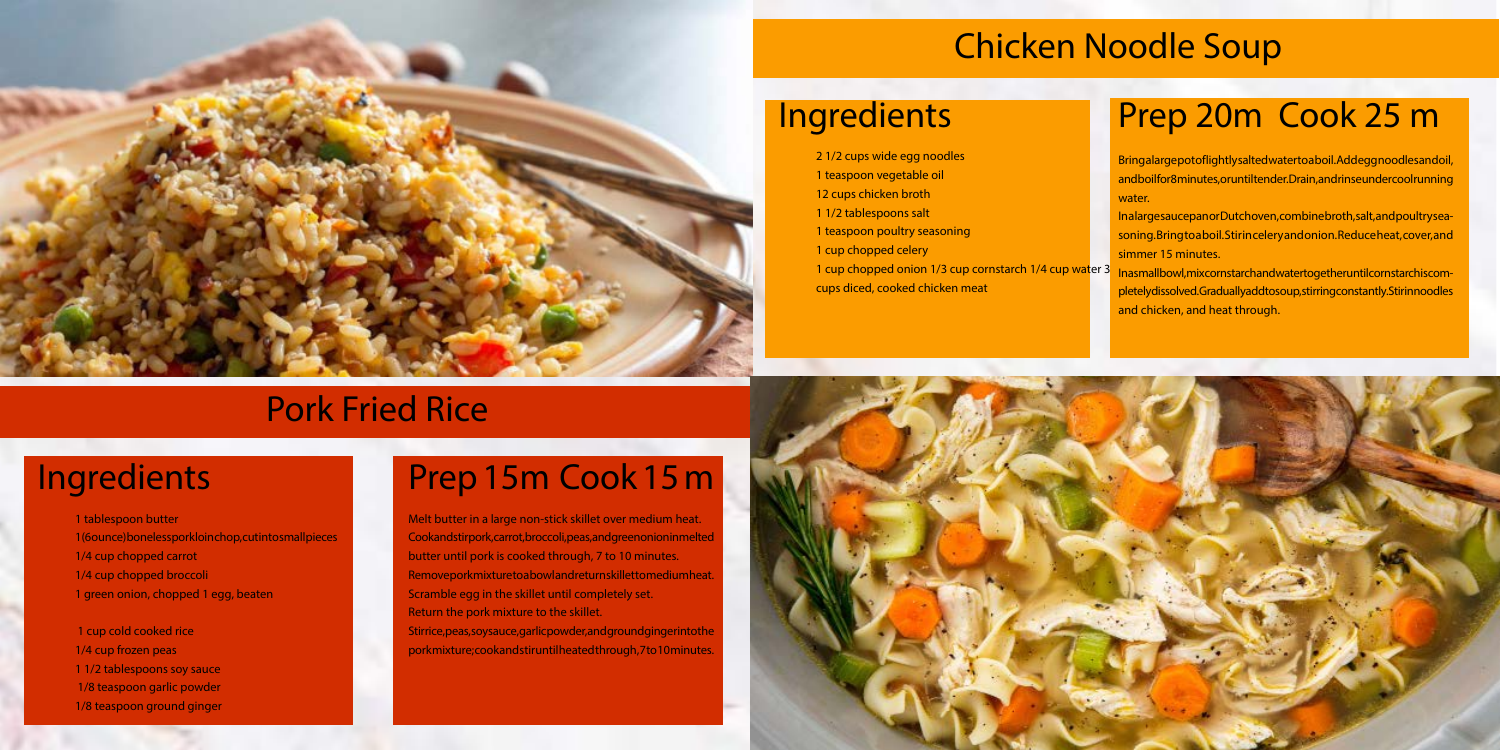### Spaghetti with Meatballs

## Prep 15 Cook 1 hr

Heat the olive oil in a large saucepan over medium heat, and cook the onion until lightly brown. Mix in 2 cloves garlic, and cook 1 minute. Stir in crushed tomatoes, tomato paste, water, sugar, 1/2 the oregano, and bay leaf. Season with salt and pepper. Bring to a boil, reduce heat to low, and simmer while preparing meatballs.

In a bowl, mix the ground round, bread crumbs, remaining or egano, remaining garlic, parsley, eggs, and cheese. Season with salt and pepper. Roll into 1 inch balls, and drop into the sauce. Cook 40 minutes in the sauce, or untilinternal temperature of meatballs reaches a minimum of 160 degrees F (72 degrees C).

Bring a large pot of lightly salted water to a boil, and stirin the spaghetti. Cook 8 to 10 minutes, until al dente, and drain. Serve the meatballs and sauce over the cooked spaghetti.

Preheat oven to 425 degrees F (220 degrees C.) In a sauce pan, combine chicken, carrots, peas, and celery. Add water to cover and boil for 15 minutes. Remove from heat, drain and set aside. In the saucepan over medium heat, cook onions in butter until soft and translucent. Stirin flour, salt, pepper, and celery seed. Slowly stir in chicken broth and milk. Simmer over medium-low heat until thick. Remove from heat and set aside. Place the chicken mixture in bottom pie crust. Pour hot liquid mixture over. Cover with top crust, seal edges, and cut away excess dough. Make several small slits in the top to allow steam to escape. Bake in the preheated oven for 30 to 35 minutes, or until pastry is golden brown and filling is bubbly. Cool for 10 minutes before serving.

## Ingredients

3 tablespoons olive oil 3/4 cup chopped onion 4 cloves garlic, 2 (16 ounce) cans crushed tomatoes 3 (6 ounce) cans tomato paste 1 cup water 1/2 cup sugar 1/4 cup chopped fresh oregano, divided 1 Bay leaf salt and pepper to taste 1 pound ground round 1/2 cup Italian seasoned bread crumbs 1/4 cup chopped fresh parsley 2 eggs, lightly beaten 1/2 cup grated Parmesan cheese 1 (16 ounce) package uncooked spaghetti

## Ingredients

1 pound skinless, boneless chicken breast halves - cubed

1 cup sliced carrots 1 cup frozen green peas 1/2 cup sliced celery 1/3 cup butter 1/3 cup chopped onion 1/3 cup all-purpose flour 1/2 teaspoon salt 1/4 teaspoon black pepper 1/4 teaspoon celery seed 1 3/4 cups chicken broth 2/3 cup milk 2 (9 inch) unbaked pie crusts

## Prep 30m Cook 20 m

## Chicken Pot Pie

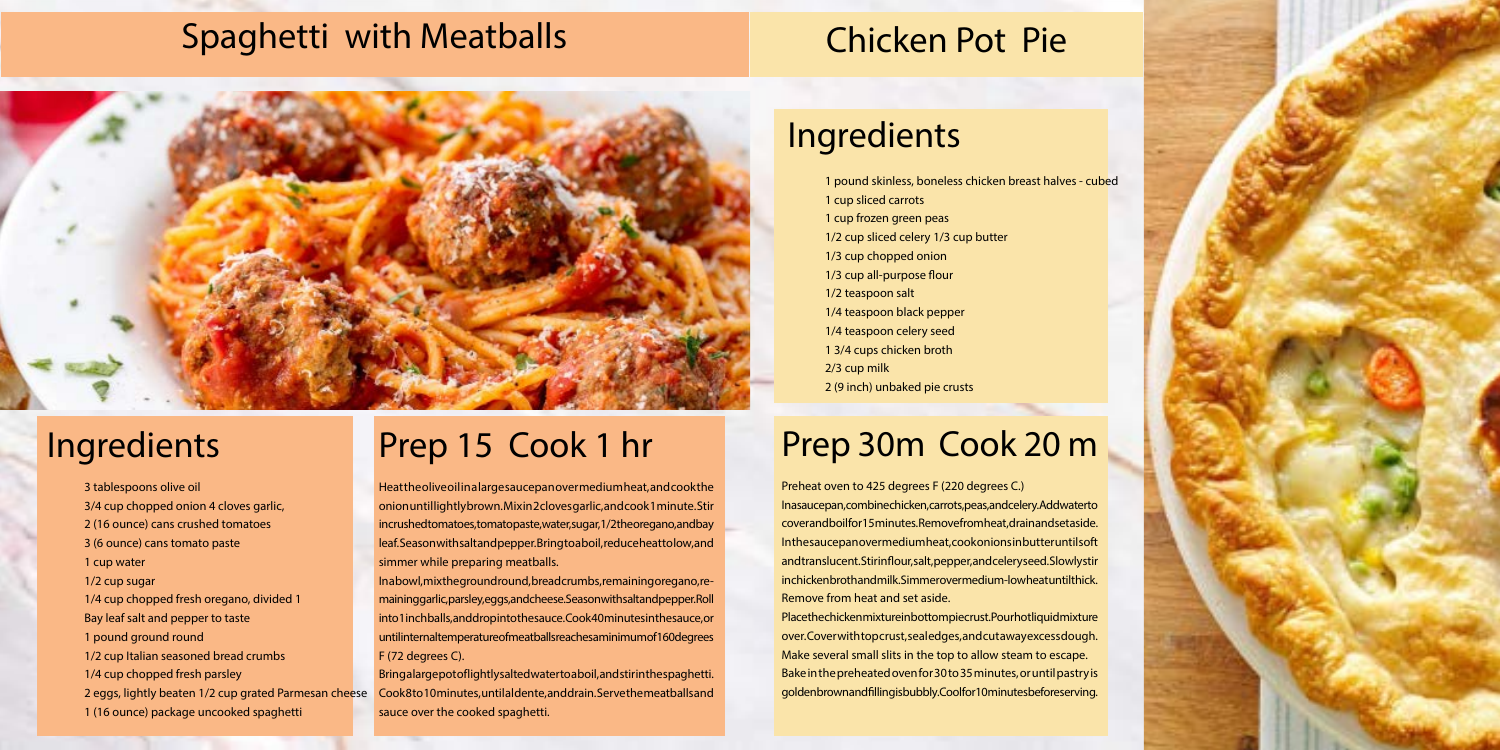### Fried Chicken

## Prep 25m Cook 20 m

Place crackers in a large resealable plastic bag; seal bag and crush crackers with a rolling pin until they are coarse crumbs. Add the flour, potat of lakes, seasoned salt, and pepper and mix well.

Beat egg in a shallow dish or bowl. One by one, dred ge chicken pieces in egg, then place in bag with crumb mixture. Seal bag and shake to coat. Heatoilinadeep-fryer or large sauce panto 350 degrees F (175 degrees C). Fry chicken, turning frequently, until golden brown and juices run clear, 15 to 20 minutes.



## Ingredients

30 saltine crackers

- 2 tablespoons all-purpose flour
- 2 tablespoons dry potato flakes
- 1 teaspoon seasoned salt
- 1/2 teaspoon ground black pepper
- 1 egg
- 6 skinless, boneless chicken breast halves
- 2 cups vegetable oil for frying

### Prep 15 Cook 1 hr

Cut potatoes into French fry shapes, about 3/8-inch wide and thick, using a mandoline or a knife. Soak potatoes in a large bowl of cold water for about 30 minutes. Drain and pat potatoes dry with a clean towel. Heatoilinadeep-fryerordeepsaucepanto275degreesF(135degreesC). Gently lower 1/4 of the potatoes into the hotoil and cook, stirring occasionally, for 2 minutes. Transfer cooked potatoes to a clean towel using a slotted spoon. Repeat frying with remaining potatoes. Heat the same oil to 350 degrees F (175 degrees C). Fry potatoes again, working in batches, until golden brown, about 5 minutes. Transfer friestoa clean kitchen towel using a slotted spoon. Place fries in a bowl and drizzle truffle oil over warm fries; season with Parmesan cheese, parsley, and sea salt.

## Ingredients

4 large russet potatoes peanut oil for frying 4 teaspoons truffle oil 1/4 cup finely shredded Parmesan cheese 4 teaspoons minced fresh parsley 1 teaspoon sea salt

### Truffle Fries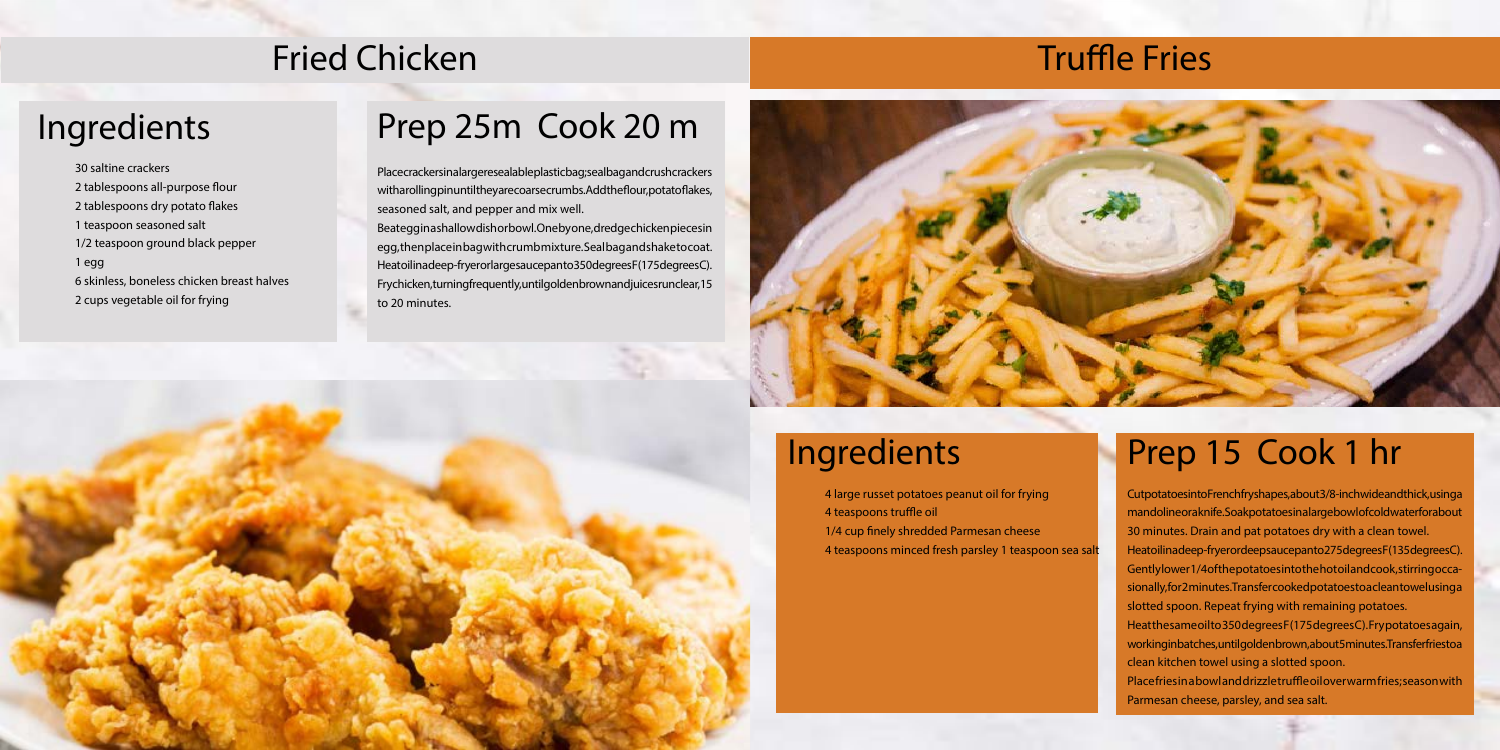## Prep 45m Cook 55 m

nalargebowl, combine flour and salt. Cutin the cold shortening until pea-sized (you may use the paddle of a stand mixer for this step, or pulse in a food processor, then transfer to a bowl). Stir in water until mixture forms a ball. Divided ough in half and shape into balls. Wrap in plastic and refrigerate for at least 1 hour or overnight.

Onalightlyfloured work surface, roll out half the dought of it a 9-inch pie plate. Place bottom crust in pie plate, loosely cover with plastic, and refrigerate.

Bring cherry filling to a boil over medium heat, stirring constantly. Lower the heat and simmer for 1 minute or until the juices thicken and becometranslucent (filling will thicken further as it cools). Remove from heat and stir in the butter and almond extract. Mix thoroughly and allow to cool to room temperature.

Rollout second crust and cutinto lattice strips or decorative shapes. When filling is cool, pour into bottom pieshell. Cover filling with top crust or cutouts and crimp edges.

Preheat oven to 475 degrees F (245 degrees C). Place a baking sheet in the oven to preheat.

Reduce oven to 375 degrees F (190 degrees C) and place pie on hot baking sheet.

Bake in the preheated oven until crust is golden brown and filling is bubbly, 45 to 55 minutes. Let pie cool.



## Ingredients

### Crust:

 2 cups all-purpose flour 1 cup shortening, chilled 1/2 cup cold water 1 pinch salt

Filling:

### 1 1/8 cups white sugar

3 1/2 tablespoons cornstarch

2 pounds sour cherries, pitted

1 tablespoon butter

1/4 teaspoon almond extract

## Cherry Pie